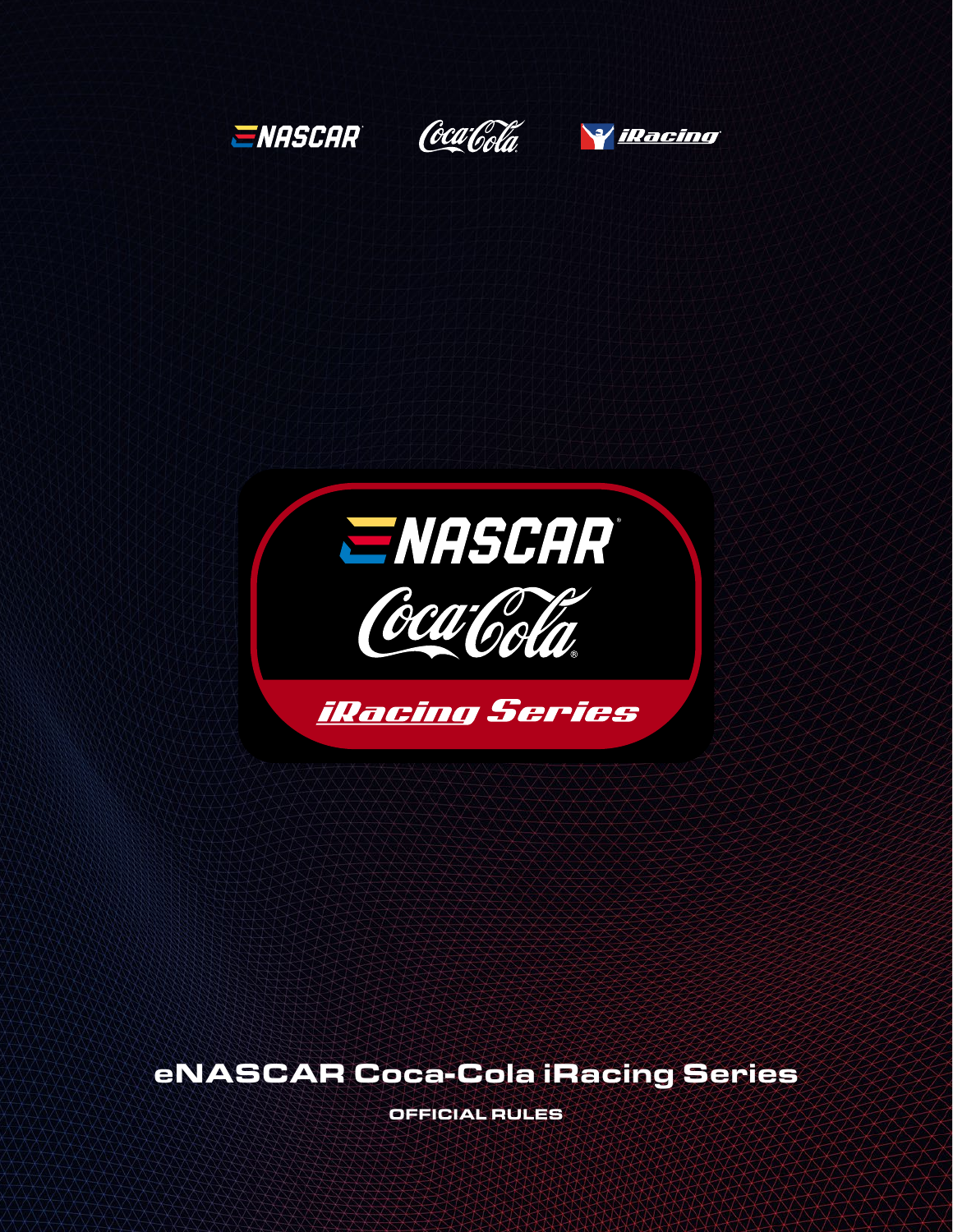

# Introduction

iRacing.com and NASCAR are excited to partner to form the premier virtual stock car racing eSports series in the world, the eNASCAR Coca-Cola iRacing Series. This series is limited to iRacing members who have qualified in through the eNASCAR Road to Pro Qualifying Series and the eNASCAR Road to Pro Contender Series or have retained their license from the prior year's eNASCAR iRacing World Championship Series results.

This document is meant as a guidebook for iRacing members already competing in this series and for those wishing to qualify to do so and should be read together with the other iRacing rules applicable to all members.

This guide, together with the Official Sporting Code, Terms of Use and End User License Agreement, iRacing.com Motorsport Simulations, LLC Privacy Policy, and Online Competitions and Contests Official Contest Rules form the body of rules and procedures applicable to all iRacing members and all iRacing events, including the eNASCAR Coca-Cola iRacing Series (collectively, the »iRacing Rules«).

Each member is required to read, understand and agree to all iRacing Rules prior to participation in any eNASCAR Coca-Cola iRacing Series event. The iRacing Rules form a contract between each iRacing member and iRacing.com Motorsport Simulations, LLC. An iRacing member may accept the iRacing Rules by accepting the click-through terms on iRacing.com, or registering to participate (or participating) in any eNASCAR iRacing World Championship Series event.

All information in this document is subject to change.

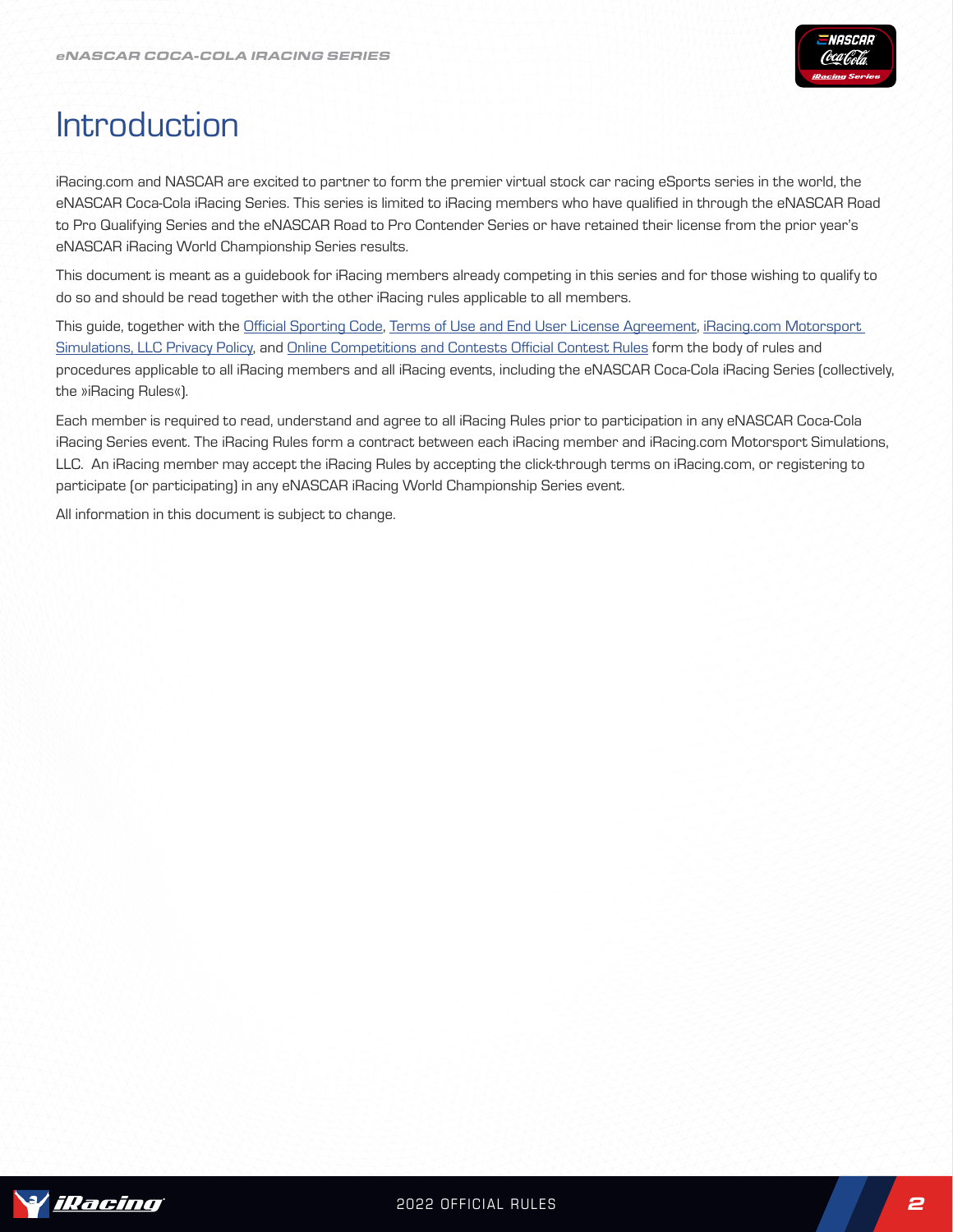

# Progression to Championship Series

To earn a slot in the eNASCAR Coca-Cola iRacing Series, drivers must first progress through iRacing's ladder of Oval license levels and series. The progression is as follows:

- Class A Oval License
- eNASCAR Road to Pro Qualifying Series
- eNASCAR Road to Pro Contender Series
- eNASCAR Coca-Cola iRacing Series

### eNASCAR ROAD TO PRO QUALIFYING SERIES

The eNASCAR iRacing Road to Pro Qualifying Series will be the qualifying series for entry into the eNASCAR iRacing Road to Pro Contender Series. This series will start in March and end in October.

- Drivers must hold a Class A Oval License and 2.0 safety rating
- One race every other week on Thursdays at 9:00 PM ET
- This series will use the NASCAR Trucks
- First round is 8 races with splits determined by iRating, max 35 entries per split Top 70 drivers in points will advance to second round and have their points reset • Second round is 7 races with roster-based snake splits
- Grid positions will be determined by qualifying attached to race sessions 1 drop week per round
- Top 20 points finishers may earn a spot in the eNASCAR iRacing Road to Pro Contender Series

## eNASCAR ROAD TO PRO CONTENDER SERIES

The eNASCAR iRacing Road to Pro Contender Series is the qualifying series for the eNASCAR Coca-Cola iRacing Series. This series will start in November.

- The top 20 drivers from the eNASCAR iRacing Road to Pro Qualifying Series plus the bottom 20 drivers from the eNASCAR Coca-Cola iRacing Series holding a Class A Oval License will qualify for the Contender Series.
- One race per week on Tuesdays at 9:00 PM ET
- This series will use the NASCAR Xfinity Series Cars
- Single race with 40 cars
- Grid positions will be determined by qualifying attached to race sessions 1 drop week
- Top 20 points finishers will be considered for a Pro/WC license and entry into the following season's eNASCAR Coca-Cola iRacing Series

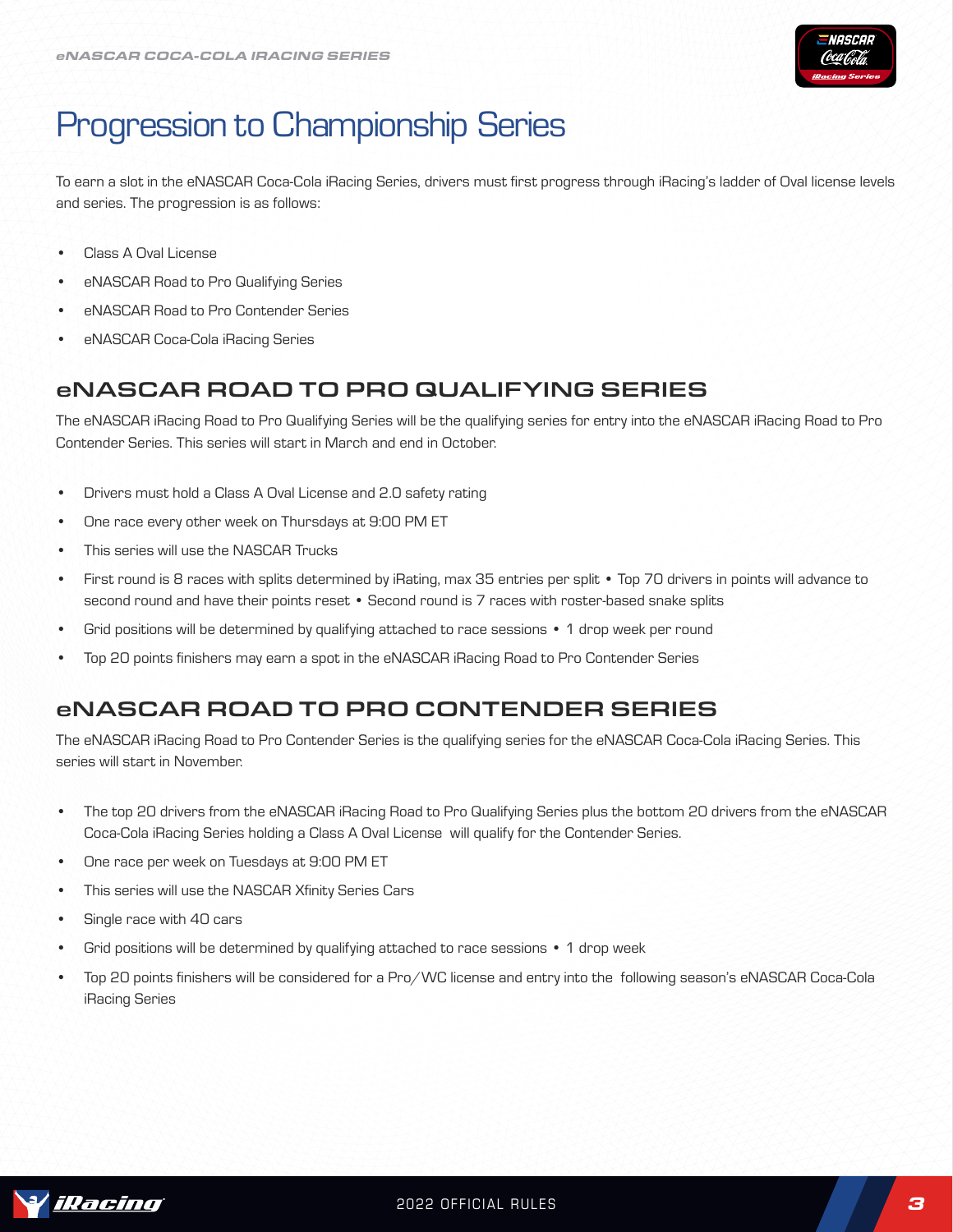

# Championship Series Overview

40 drivers earn licenses to compete in the eNASCAR Coca-Cola iRacing Series through the eNASCAR Road to Pro Contender Series and the previous year's WCS finishing order (the top 20 from the Contender Series and the top 20 from the eNCIS). The drivers will compete to be crowned the series champion, and the winner will earn a NASCAR trophy, NASCAR champion's ring, and \$100,000 cash prize. More than \$300,000 will be on the line in total in the series.

## RACE FORMATS AND REQUIREMENTS

### CHAMPIONSHIP SERIES RACE FORMAT

- 40 cars; Race grid will be determined by qualifying
- 18 week Season with no drop week
- Most races are every other Tuesday at 8:45PM EST/ Wednesday 01:45 GMT.
- After U.S. daylight savings time, race time will be Tue 8:45 PM EDT/Wed 00:45 GMT.
- Race timing is subject to change for other considerations, such as television windows.
- Road course races may feature a competition caution at Race Director's discretion.
- Schedule is subject to change

### PLAYOFF FORMAT-ROUND OF 10 [3 RACES]

- "Win and you're in" format: Race winners from the regular season make the playoffs
- Top regular season point scorer will also be guaranteed a spot in the playoffs
- Race winners must also be in the top 20 in regular season points to be eligible
- Top 10 points will all be set to 2,000
- Three points for each race win from regular season will also be added to the 2,000
- A win by any of the qualified 10 competitors in the 1st round of playoffs will lock that competitor into the Final round
- In the event of more race winners than available playoff positions, the tiebreaker procedure to determine the 10 playoff eligible drivers is as follows: top regular season point scorer, followed by most regular season wins among eligible drivers, followed by highest points position among remaining eligible drivers. The top regular season point scorer does not need to win a race to be guaranteed a playoff spot.
- In the event of fewer race winners than available playoff positions, any remaining spots on the playoff grid will be filled by the top regular season point scorers who did not win a race.
- Note: Competitors MUST compete in 12 of the 14 regular season races to be eligible for the playoffs. Exceptions may be granted in extraordinary circumstances by the Race Director.

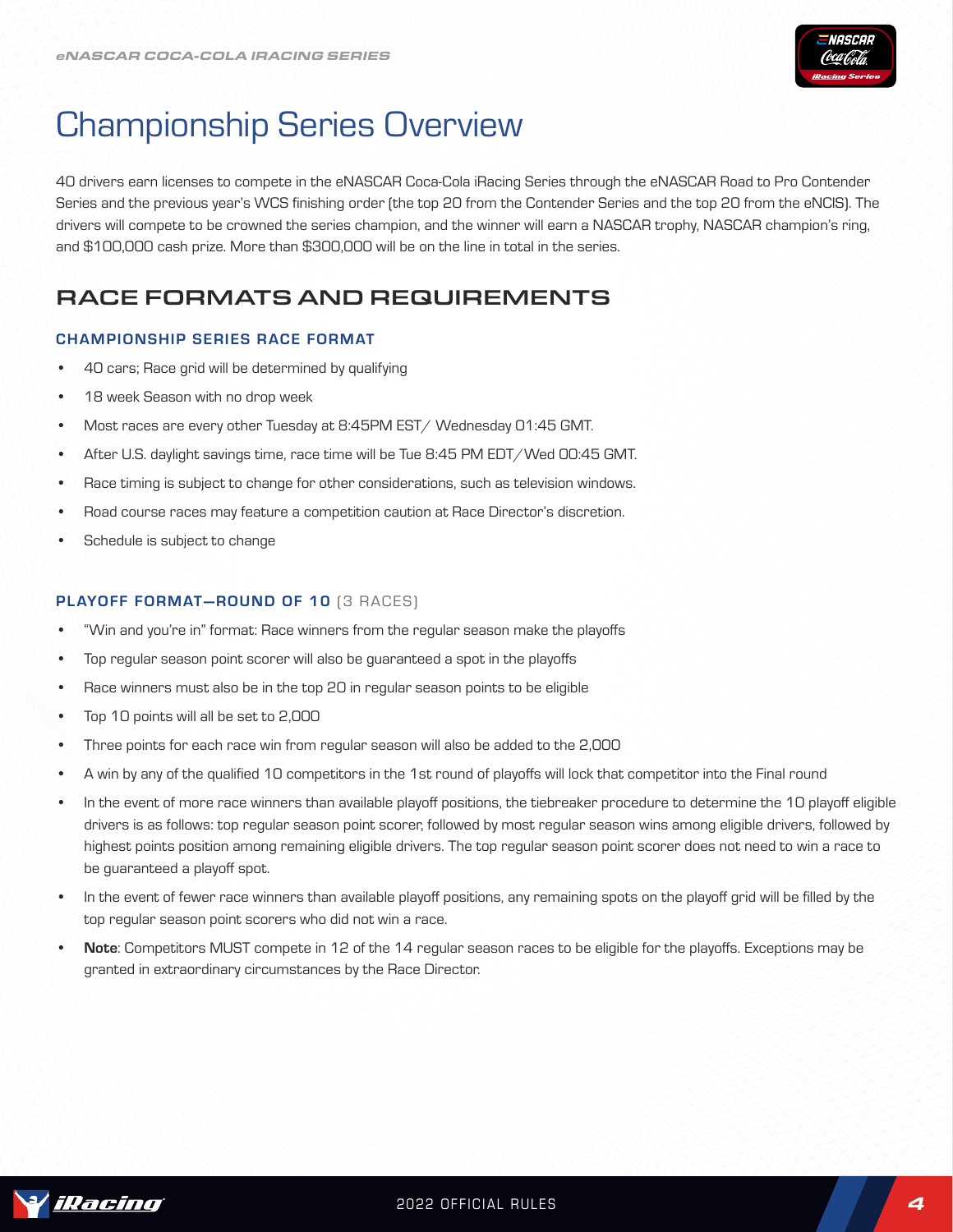

### PLAYOFF FORMAT-FINAL ROUND [1 RACE]

Final round seeding will include the Top 4 competitors from the qualified 10 in the playoffs based first on wins and then on points

- Four final-round competitors points will be adjusted to 3,000
- The top finishing qualified competitor in the Final race will determine the champion
- Note: Competitors MUST compete in all playoff races to be eligible for Final Round, Championship, and prizes associated with the series. Exceptions may be granted in extraordinary circumstances by the Race Director.

# Championship Series Official Teams

At the beginning of the eNASCAR Coca-Cola iRacing Series season, a free agency will be held where drivers will be assigned to Official Teams. For 2022, all 40 qualifying drivers will be entered into the free agency pool.

- Official Teams will be determined by iRacing.com
- Each Official Team will be allowed 2 drivers
- Drivers will race a team livery provided by their Official Team
- Drivers will race a specific car number and/or manufacturer
- Drivers may be asked to consent to a background check
- Drivers are expected to cooperate with their team and conduct themselves in a professional and positive manner
- Drivers may contact iRacing to help out to try and resolve any issues between the teams and drivers

By participating in this series, all drivers must accept these terms and all results from the 2021 free agency period.

## 2022 FREE AGENCY PERIOD

The 2022 eNASCAR Coca-Cola iRacing Series free agency period will take place from Friday, January 7 to Monday, January 10, 2022. Drivers and teams agree to negotiate in good faith throughout this period. iRacing will provide a standardized driver agreement for all parties to use freely. Upon reaching an agreement, drivers and teams must notify Otto.Szebeni@iracing.com immediately for the free agent pool to be updated. Drivers that do not come to an agreement with a team during this period may be replaced with a driver from the eNASCAR Road to Pro Contender Series at iRacing's discretion. Championship Series Driver **Eligibility** 

Once a member earns a eNASCAR Coca-Cola iRacing Series license, he or she shall retain that license for the entire season so long as the driver maintains a safety rating of 1.0 or higher at that license class. If a driver falls below a 1.0 safety rating, their WCS license is temporarily suspended, however, that driver can drive at the lower class levels and may regain their Pro and World Championship licenses by achieving a 4.0 or higher safety rating. A driver could also permanently or temporarily lose their license for race incidents or other actions deemed detrimental to the series.

All eNASCAR Coca-Cola iRacing Series drivers will be required to sign with an Official Team for the 2021 season. Drivers who do not sign with an Official Team may not be allowed to compete, or may be allowed to compete with a team livery, car number, and/ or manufacturer under iRacing's control.

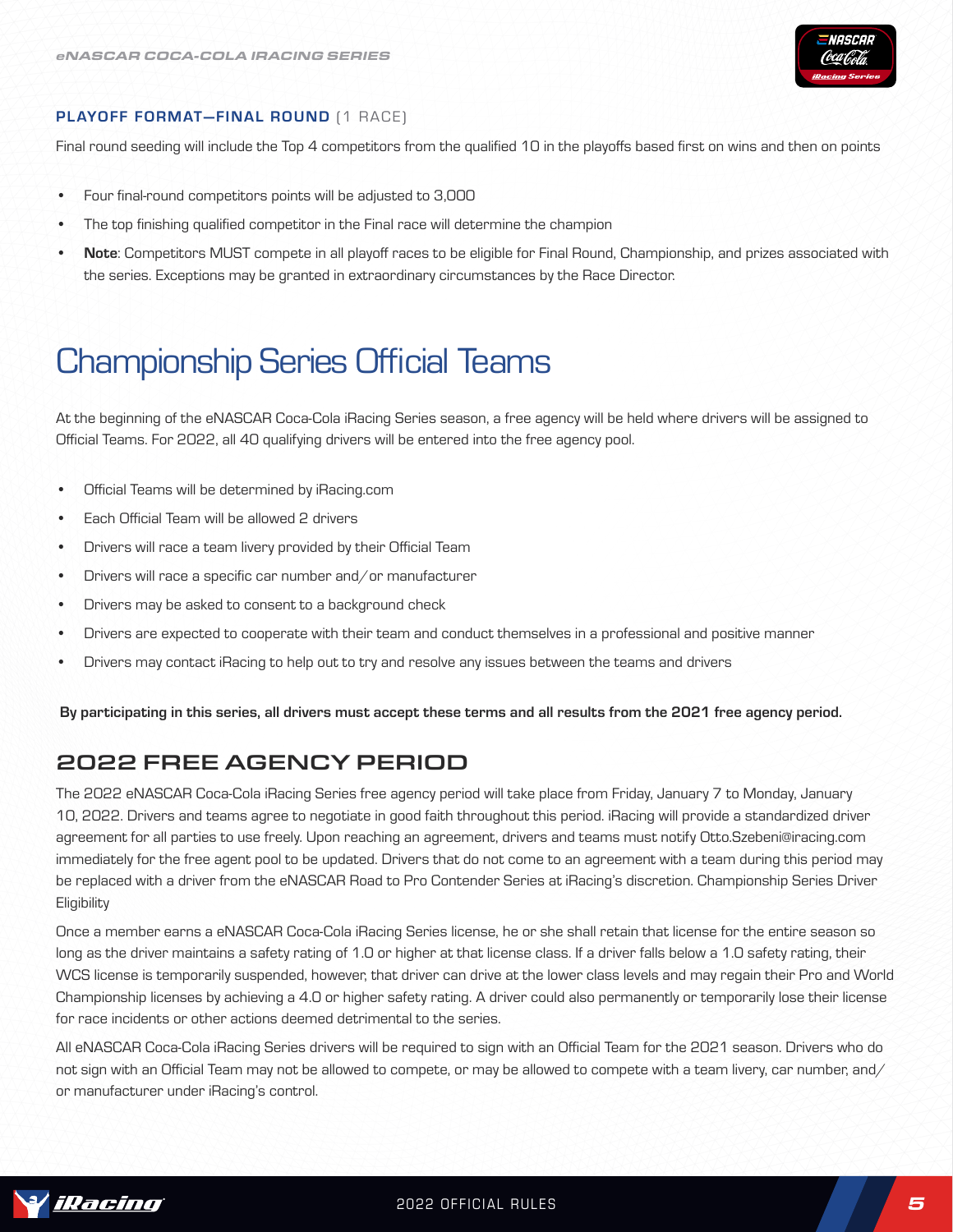

In any case where a driver is rendered ineligible for the eNASCAR Coca-Cola iRacing Series, the next eligible driver from the eNASCAR Road to Pro Contender Series will be considered as a replacement driver, pending their acceptance of the above terms and willingness to sign with any Official Team that has a driver vacancy.

# Championship Series Liveries

iRacing recognizes the importance of teams to each of its World Championship series, as drivers work together to build setups before each race event to produce a more exciting and competitive show. iRacing does not make an effort to assign which drivers are competing with which teams in World Championship events. However, iRacing reserves the right to limit the amount of cars in any given series that are carrying the same team insignia or primary sponsorship on a case-by-case basis.

All team liveries shown on official race broadcasts are subject to iRacing approval and can be rejected for any reason. iRacing will communicate a deadline for livery submissions to each driver in a separate bulletin prior to the start of the season. For parties looking to be involved with a World Championship series on a larger level, sponsorship of the series itself is available.

# Championship Series Driver Eligibility

Once a member earns a eNASCAR Coca-Cola iRacing Series license, he or she shall retain that license for the entire season so long as the driver maintains a safety rating of1.0 or higher at that license class. If a driver falls below a 1.0 safety rating, their WCS license is temporarily suspended, however, that driver can drive at the lower class levels and may regain their Pro and World Championship licenses by achieving a 4.0 or higher safety rating. A driver could also permanently or temporarily lose their license for race incidents or other actions deemed detrimental to the series.

All eNASCAR Coca-Cola iRacing Series drivers will be required to sign with an Official Team for the 2021 season. Drivers who do not sign with an Official Team may not be allowed to compete, or may be allowed to compete with a team livery, car number, and/ or manufacturer under iRacing's control.

All drivers are required to have a webcam, mobile phone or tablet connected, pointed at the driver in their rig, as we will be utilizing this throughout the event to bring in driver shots and run interviews. Please frame your video nicely, in landscape and make sure you are clearly visible. Furthermore, all drivers will be required to be on an audio communications service during the event. You should be prepared for an interview at any time. Drivers are required to maintain a stable internet connection that allows them to have proper bandwidth for in sim race activity as well as webcam streaming capability. Any competitior that falls below a threshold as determined by iRacing may be subject to race disqualification and further review of series eligibility. Details on how to join the video and audio service will be shared with the drivers prior to each race.

In any case where a driver is rendered ineligible for the eNASCAR Coca-Cola iRacing Series, the next eligible driver from the eNASCAR Road to Pro Contender Series will be considered as a replacement driver, pending their acceptance of the above terms and willingness to sign with any Official Team that has a driver vacancy.

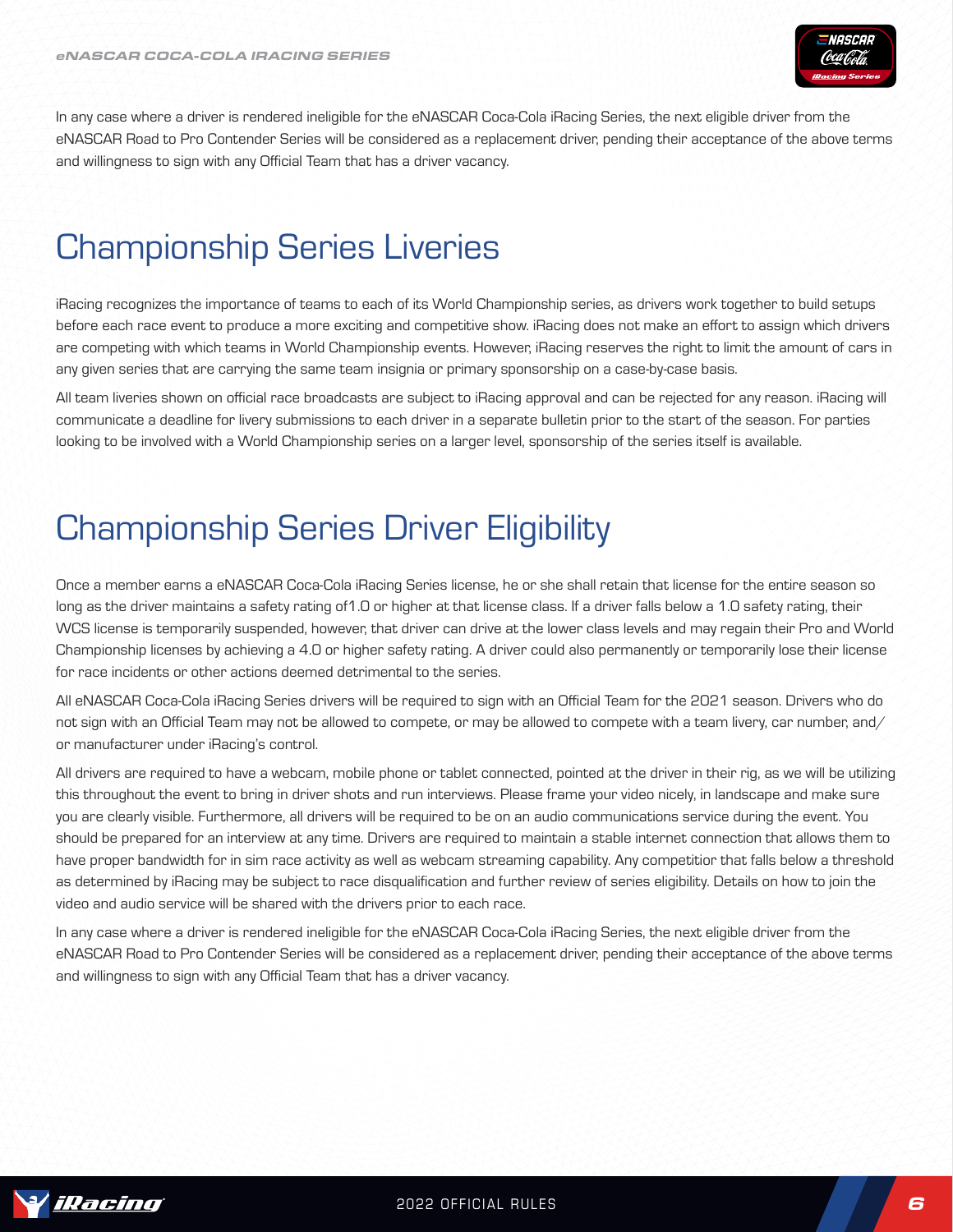

# Championship Series Schedule

The eNASCAR Coca-Cola iRacing Series schedule is as follows. This schedule is preliminary and subject to change.

| <b>Round</b>   | <b>Date</b>  | <b>Track</b>                              | <b>Laps</b> |
|----------------|--------------|-------------------------------------------|-------------|
| $\frac{1}{2}$  | Feb 01, 2022 | LA Coliseum Clash Exhibition (Non-points) | 25/50/120   |
| 1              | Feb 15, 2022 | Daytona International Speedway            | 80          |
| 5              | Mar 01, 2022 | Las Vegas Motor Speedway                  | 100         |
| З              | Mar 15, 2022 | Atlanta Motor Speedway                    | 100         |
| $\overline{4}$ | Mar 29, 2022 | Richmond Raceway                          | 130         |
| 5              | Apr 12, 2022 | Bristol Motor Speedway - Dirt             | 25/120      |
| 6              | Apr 26, 2022 | Dover Motor Speedway                      | 120         |
| 7              | May 10, 2022 | Kansas Speedway                           | 100         |
| 8              | May 24, 2022 | Charlotte Motor Speedway                  | 100         |
| $\mathsf g$    | May 31, 2022 | World Wide Technology Raceway             | 120         |
| 10             | Jun 21, 2022 | Nashville Superspeedway                   | 100         |
| 11             | Jul 05, 2022 | Road America                              | 25          |
| 12             | Jul 19, 2022 | Pocono Raceway                            | 60          |
| 13             | Aug 16, 2022 | Watkins Glen International                | 35          |
| 14             | Aug 30, 2022 | Darlington Raceway                        | 120         |
| 15             | Sep 13, 2022 | <b>Bristol Motor Speedway</b>             | 175         |
| 16             | Sep 27, 2022 | Talladega Superspeedway                   | 70          |
| 17             | Oct 11, 2022 | Homestead-Miami Speedway                  | 100         |
| 18             | Oct 25, 2022 | Phoenix Raceway                           | 110         |

## PARTICIPATION REQUIREMENTS

To participate in this series, participants may be required to submit and have approved a W9 form, bio (utilizing iRacing's template), and headshot (following iRacing's guidelines).

Most races are every Tuesday at 8:45PM EST/ Wednesday 01:45 GMT (Wednesday 00:45 GMT after U.S. daylight savings time). This timing is subject to change for other considerations, such as television windows. Race date or time changes will be communicated to the drivers with ample notice. The top 20 drivers in points at the end of the season will retain their series license. Drivers who agree to participate in this series must compete in at least 16 of the 18 races to be eligible to retain their license for the following season. The Race Director may issue a waiver to drivers who miss additional events upon request due to extenuating circumstances.

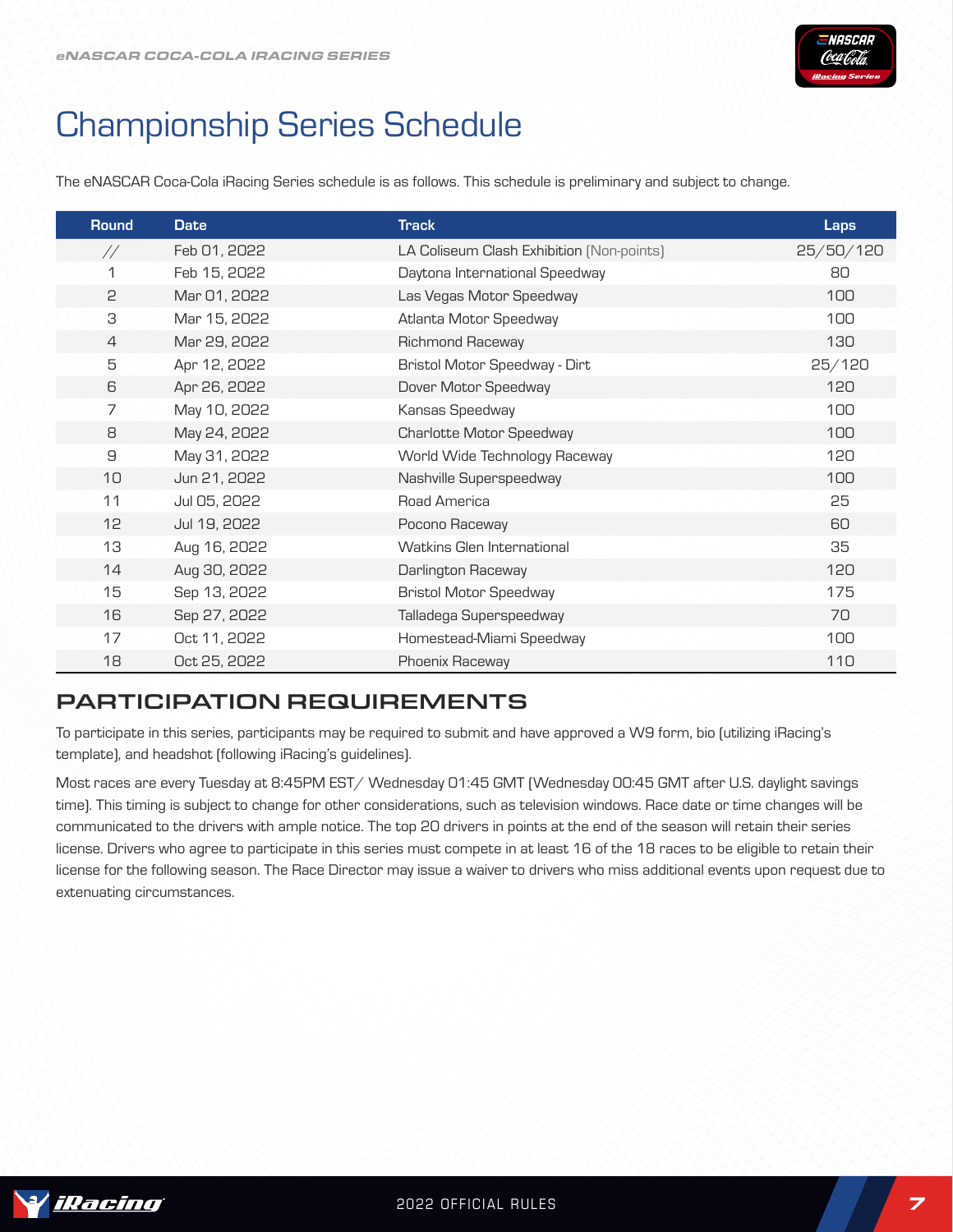

# Championship Series Points

The eNASCAR Coca-Cola iRacing Series uses the point system outlined below. Points will be scored based on the NASCAR Cup Series points system.

| <b>Position</b> | <b>Points</b> | <b>Position</b> | <b>Points</b>  |
|-----------------|---------------|-----------------|----------------|
| 1st             | 40            | 21st            | 16             |
| 2nd             | 35            | 22nd            | 15             |
| <b>3rd</b>      | 34            | 23rd            | 14             |
| 4th             | 33            | 24th            | 13             |
| 5th             | 32            | 25th            | 12             |
| <b>6th</b>      | 31            | 26th            | 11             |
| 7th             | 30            | 27th            | 10             |
| <b>8th</b>      | 29            | 28th            | $\hbox{S}$     |
| <b>9th</b>      | 28            | 29th            | 8              |
| 10th            | 27            | 30th            | $\overline{7}$ |
| 11th            | 26            | 31st            | 6              |
| 12th            | 25            | 32nd            | $\mathbf 5$    |
| 13th            | 24            | 33rd            | $\overline{4}$ |
| 14th            | 23            | 34th            | З              |
| 15th            | 55            | 35th            | 2              |
| 16th            | 21            | 36th            | $\mathbf{1}$   |
| 17th            | 20            | 37th            | $\mathbf 1$    |
| 18th            | 19            | 38th            | $\mathbf{1}$   |
| 19th            | 18            | 39th            | $\mathbf 1$    |
| 20th            | 17            | 40th            | 1              |

## POINTS ADJUSTMENTS

The drivers who earn their way into the eNASCAR Coca-Cola iRacing Series playoffs will have their points adjusted upon the start of each playoff round. The 10 drivers who qualify for the playoffs will see their points totals increased to 2,000, plus three points per regular season race win, at the start of the Round of 10. At the conclusion of the Round of 10, the four drivers who advance to the Final Round will see their points totals increased to 3,000, with no further adjustments to the other six drivers' points totals.

iRacing also reserves the right to assess drivers a points penalty at its own discretion. These penalties can include infractions both on-track and off-track in nature, including but not limited to infractions of iRacing's Official Sporting Code, Terms of Use and End User License Agreement, additional rules outlined within this document, or other actions detrimental to the series at iRacing and NASCAR's discretion.

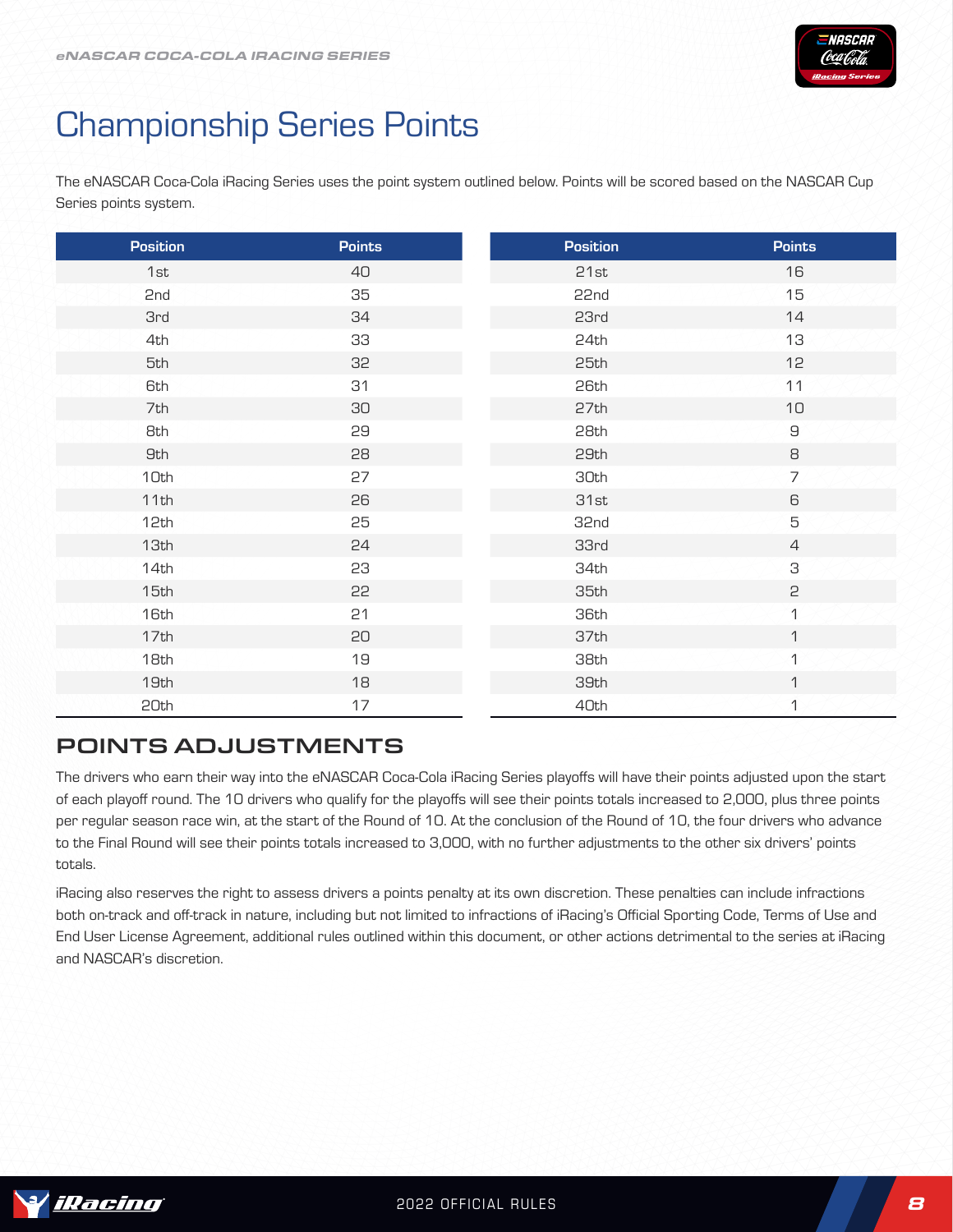

# Championship Series Prizes

The eNASCAR Coca-Cola iRacing Series features a \$330,000 (USD) prize package:

- \$220,000 in driver winnings (\$200,000 in season winnings, \$20,000 in race winnings)
- \$40,000 in team winnings
- \$60,000 in team incentive contributions
- \$10,000 in team marketing bonuses

## DRIVER SEASON WINNINGS

| <b>Position</b> | <b>Prize</b> |
|-----------------|--------------|
| 1st             | \$100,000    |
| 2nd             | \$25,000     |
| <b>3rd</b>      | \$15,000     |
| 4th             | \$10,000     |
| 5th             | \$7,500      |
| <b>6th</b>      | \$5,000      |
| 7th             | \$4,500      |
| <b>8th</b>      | \$3,875      |
| <b>9th</b>      | \$3,250      |
| 10th            | \$3,000      |
| 11th            | \$2,500      |
| 12th            | \$2,000      |
| 13th            | \$1,900      |
| 14th            | \$1,850      |
| 15th            | \$1,800      |
| 16th            | \$1,700      |
| 17th            | \$1,600      |
| 18th            | \$1,500      |
| 19th            | \$1,400      |
| 20th            | \$1,300      |
| 21st            | \$1,150      |
| 22nd            | \$1,100      |
| 23rd            | \$1,050      |
| 24th            | \$1,025      |
| 25th            | \$1,000      |
| <b>Total</b>    | \$200,000    |

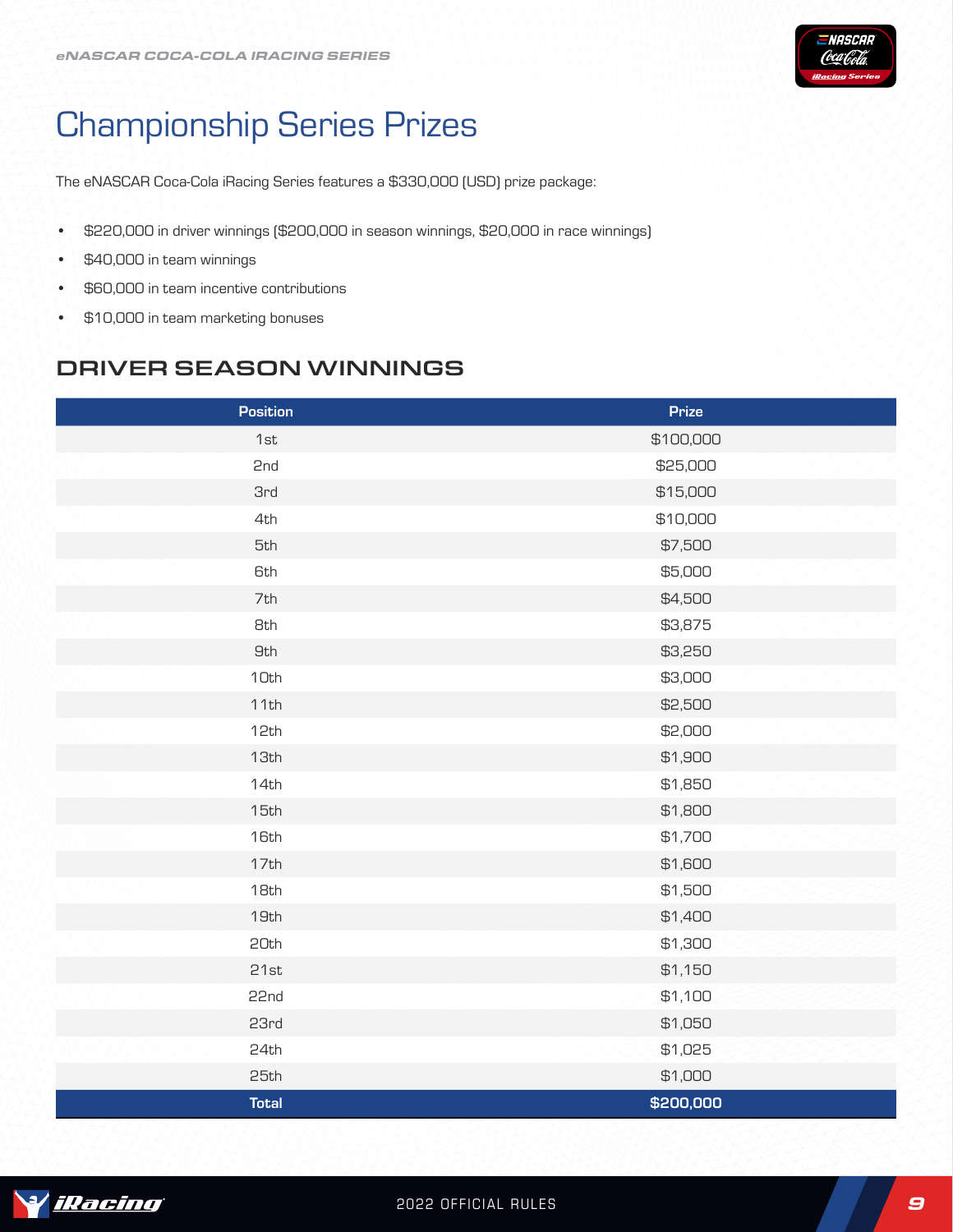

## DRIVER RACE WINNINGS

Each eNASCAR Coca-Cola iRacing Series race features a \$500 weekly cash prize for the winner, \$300 for second place, and \$200 for third place. Cash prizes are increased to \$1,500 for the winner, \$1,000 for second, and \$500 for third in the Round 1 race from Daytona.

## TEAM SEASON WINNINGS

| <b>Position</b> | <b>Prize</b> |
|-----------------|--------------|
| 1st             | \$12,500     |
| 2nd             | \$10,000     |
| <b>3rd</b>      | \$7,500      |
| 4th             | \$5,000      |
| 5th             | \$3,000      |
| <b>6th</b>      | \$2,000      |
| <b>Total</b>    | \$40,000     |

A total of \$60,000 will be distributed to Official Teams (\$3,000 each) to use as incentives to sign drivers. At the end of the season, iRacing will also award \$10,000, at its sole discretion, to the five teams that do the best marketing and promoting of the series, split evenly at \$2,000 each.

## ROOKIE OF THE YEAR AWARD

The highest-finishing eNASCAR Coca-Cola iRacing Series rookie driver will earn the series Rookie of the Year Award and a \$300 bonus. Rookie drivers are defined as not having previously qualified to compete in the eNASCAR Coca-Cola iRacing Series. All drivers qualifying for rookie status must run a yellow stripe on their rear bumper as part of their paint scheme.

### PRIZE DISTRIBUTION AND ELIGIBILITY

Both season and race winnings are distributed at the end of the season to eligible drivers considered in good standing with iRacing (i.e., not suspended from the series, or from iRacing itself). Drivers who elect to miss the final race of the season may forfeit their prize eligibility unless they are approved to receive a waiver by the Race Director.

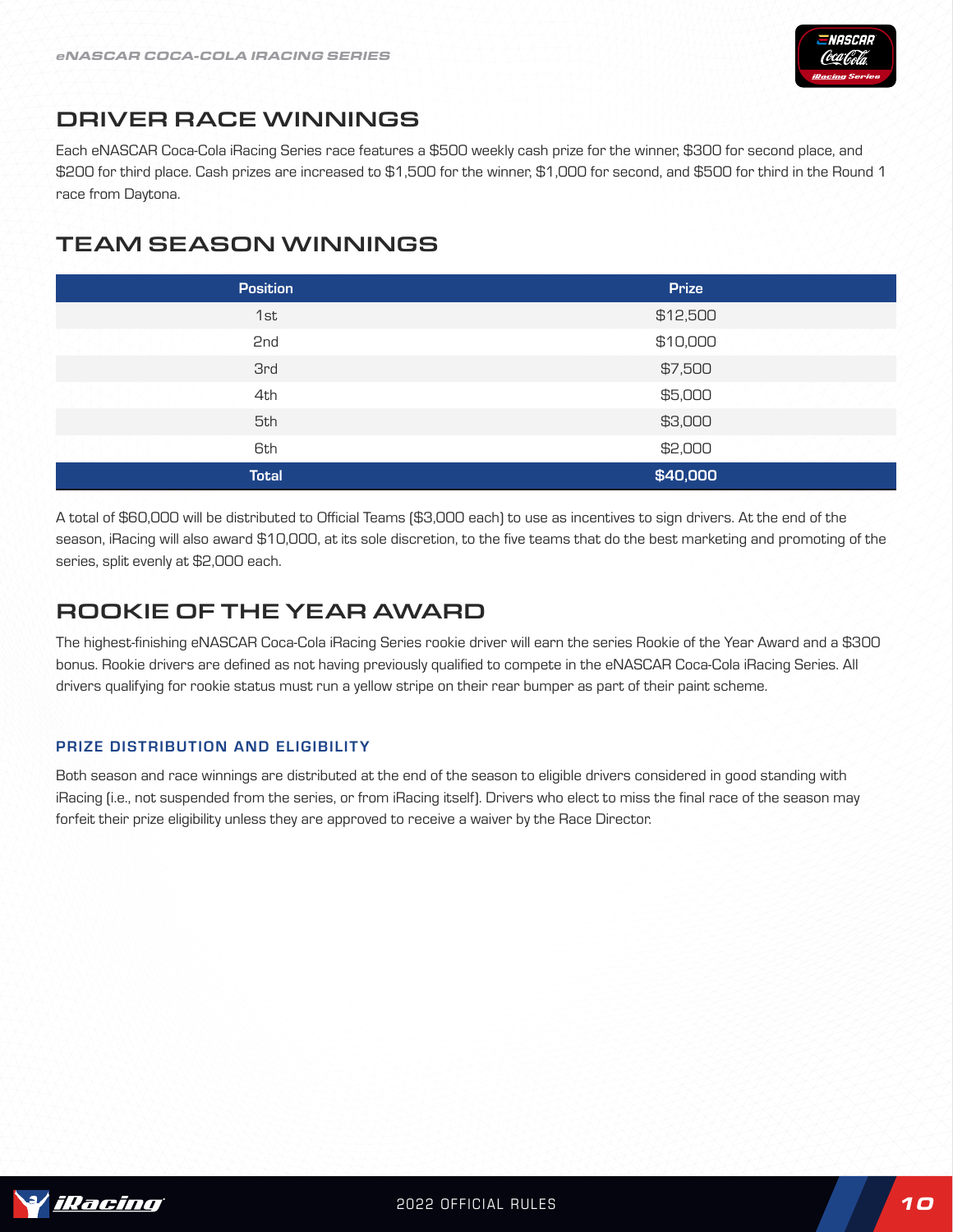

# Championship Series Officiating

## RACE REVIEW

Every race will be reviewed by the Race Director live and/or through replay/broadcasts. iRacing may take action against a driver for rules infractions or any action deemed detrimental to the series including but not limited to points adjustments, suspension or other penalties.

### PROTESTS

Drivers may file a protest to the Race Director (race.director@iracing.com) with a detailed description and a replay for review if one suspects misbehavior or violations to the sporting code.

- By participating in this series, every driver agrees to accept the decisions of iRacing.com.
- A driver who is suspended based on incidents in this series may or may not also be suspended from iRacing.
- The race director will only communicate with impacted team drivers about incidents, race rules and any series related competition questions.
- All protests must be submitted within 24 hours of the incident report being posted.

### APPEALS

- Only a driver that has been penalized may appeal a decision.
- A driver may appeal a protest decision by e-mailing race.director@iracing.com with details on why they think the wrong decision has been made.
- Appeals must be made within 48 hours of the incident report being posted.
- iRacing may take up to 7 days to rule on any appeals.
- Appeals are reviewed by the appeal board which is independent of the race director.
- All decisions are final.

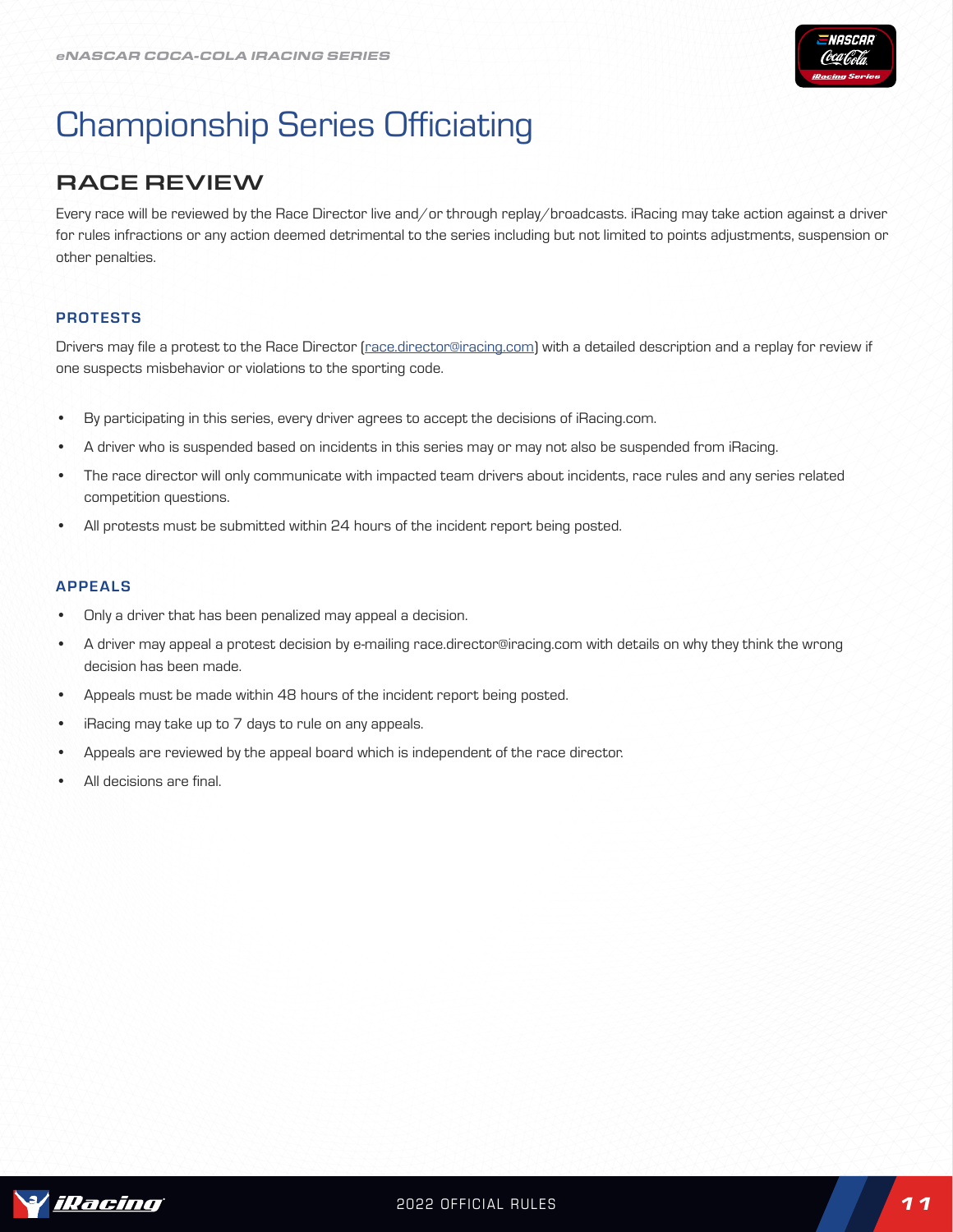

# Claiming Championship Series Prizes

## PAYMENT OF CHAMPIONSHIP PRIZES

Unless otherwise agreed between an iRacing member and his/her team, all championship earnings will be paid directly to the iRacing member who won the championship prize at the end of the season. Upon request by a team that employs an iRacing member, with the consent of the iRacing member, and at iRacing's discretion, iRacing may pay championship earnings directly to such team, but only if the team (a) provides documentary evidence to iRacing that unambiguously authorizes such payment, (b) indemnities, defends and holds harmless iRacing from competing claims for championship prizes, (c) submits the affidavit of eligibility and other documentation specified below and (d) provides any specific documents and materials iRacing deems needed or appropriate for iRacing.com to comply with all tax reporting and withholding requirements, which for non-U.S. members or teams, may include an affidavit from the member or team, as applicable, that confirms such person or team is not a U.S. person and that such prize is not related to commercial activity in the United States.

Each prize winner will receive confirmation of his/her prize, with instructions on how to claim the prize, via email sent to the email address associated with his/ her membership within ten days after the season ends. Each winner (or a team acting on behalf of a winner) may be required to sign and return an affidavit of eligibility, liability waiver and publicity/intellectual property release within ten days of the date of winning notification. If a winner (or a team acting on behalf of a winner) is found to have violated any of the iRacing Rules, is otherwise disqualified, cannot be reached, or fails to take all actions required to claim the prize within the times specified, that winner will forfeit the prize and an alternate winner may be selected by iRacing. Winners will be announced as soon as feasible after all winners have been qualified.

A driver must be in good standing at the season end as determined by iRacing to be eligible for any prizes. Examples of drivers who may be deemed ineligible for prizes are drivers who are suspended from the series, or drivers who miss races without a waiver, especially the final race of the season.

### DRIVER EXPECTATIONS

Drivers will be invited to the eNASCAR Coca-Cola iRacing Series based on their competitive results and being a positive member of the iRacing community, as determined by iRacing. Drivers are required to represent the series and their team in a positive fashion in order to maintain their Pro and World Championship licenses. There is a very high level of competition and high community profile in this series; consequently, there are multiple additional conduct rules above and beyond the normal that exist only at this level. It is expected that each driver in this series will treat other drivers, teams, iRacing officials, employees, NASCAR, sponsors and the community with respect on and off the race track and will not bring the sport or iRacing into disrepute via their actions. The iRacing.com FIRST Sporting Code is in full effect for these series as applicable.

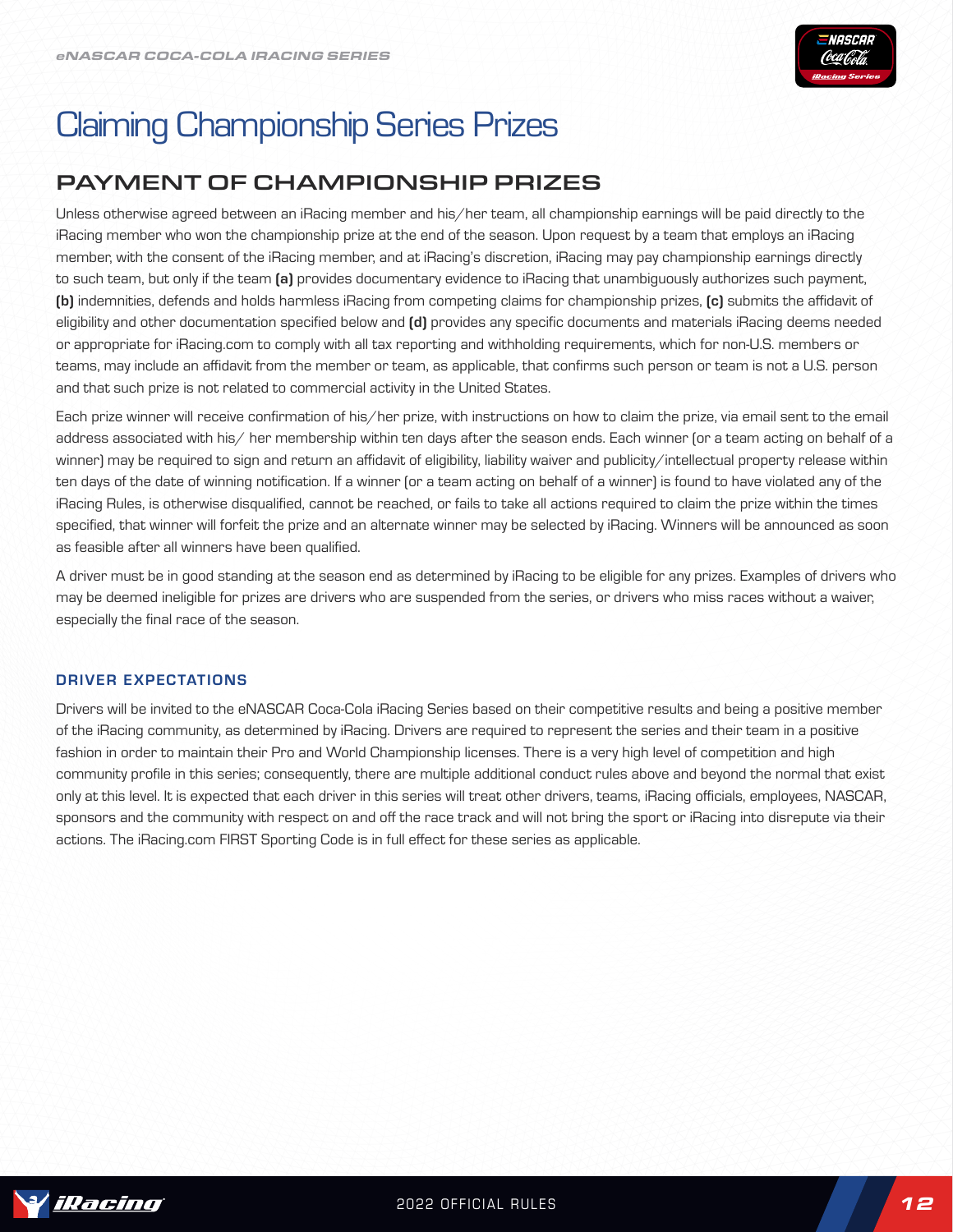

# Championship Series Contest Rules

### By participating in this series you agree and have understood that you consent to the following rules and documents outlined in this document.

Notwithstanding the foregoing or anything to the contrary in the EULA or the Privacy Policy, you hereby acknowledge and consent that, if any User information, is submitted or collected in connection with User's use of the Sim (including through a requested account name change or otherwise), and including without limitation the User's name, image, photograph, likeness, animation, autograph, voice, audiovisual recording, and other information described in the Privacy Policy, all such information may be used and processed by iRacing.com and its parent, subsidiaries, and affiliates, and its and their streaming partners, assigns and licensees (collectively, the »Promoters«) in accordance with the terms of the EULA and the Privacy Policy.

Without limitation of the above, you further hereby grant to the Promoters a non-exclusive, perpetual, royalty-free, worldwide, irrevocable, fully paid, sub-licensable (through multiple tiers) and transferable right, license, and permission (but not the obligation), in all forms and media, whether now known or not currently known, to use, adapt, reproduce, distribute, edit, exhibit, publicly display, publicly perform, and publish photographs, videotaped images and recordings, illustrations, reproductions or otherwise, including without limitation all intellectual property rights therein and thereto, of User's likeness, image or appearance, with or without User's name or voice (collectively, the »User's Likeness«) for any lawful purposes whatsoever, including without limitation for promotional purposes, now or at any time in the future.

### iRACING RULES

### iRACING RULES

You have agreed to the following agreements, which comprise the iRacing Rules, by being an iRacing member and by participating in this series. Links to copies of the iRacing Rules can be found below. Alternatively, you can email iRacing.com at race.director@ iracing.com for a copy of the rules or to ask any questions.

- [Official Sporting Code](https://www.iracing.com/iracing-official-sporting-code/)
- Terms of Use and End User License Agreement
- iRacing.com Motorsport Simulations, LLC Privacy Policy
- Online Competitions and Contests Official Contest Rules

In the event of a conflict between any of the policies, terms of use, codes or rules listed above, the one that is the most protective of iRacing.com (as determined by iRacing.com) shall govern and control.

This series, and any other series, is subject to change or cancellation at any time for any reason at iRacing's sole discretion.

### SERIES AGE RESTRICTION

In order to register for iRacing, you must be an adult according to the laws of the jurisdiction (i.e. state or country, as the case may be) in which you reside. If you are not an adult but at least 13 years old, and if you wish to use iRacing and race in this series, you must have a parent or guardian register for iRacing on your behalf and then agree to and sign the Parental Consent and Release and return it to [Tyler.Hudson@iracing.com](mailto:support%40iRacing.com?subject=Paint%20Scheme%20Policy%20Inquiry%20-%20) if you race in this series.

We require every member to be at least 13 years old to use iRacing. iRacing is not designed for minors under the age of 13, so minors under the age of 13 are not permitted to use iRacing or race in this series under any condition.